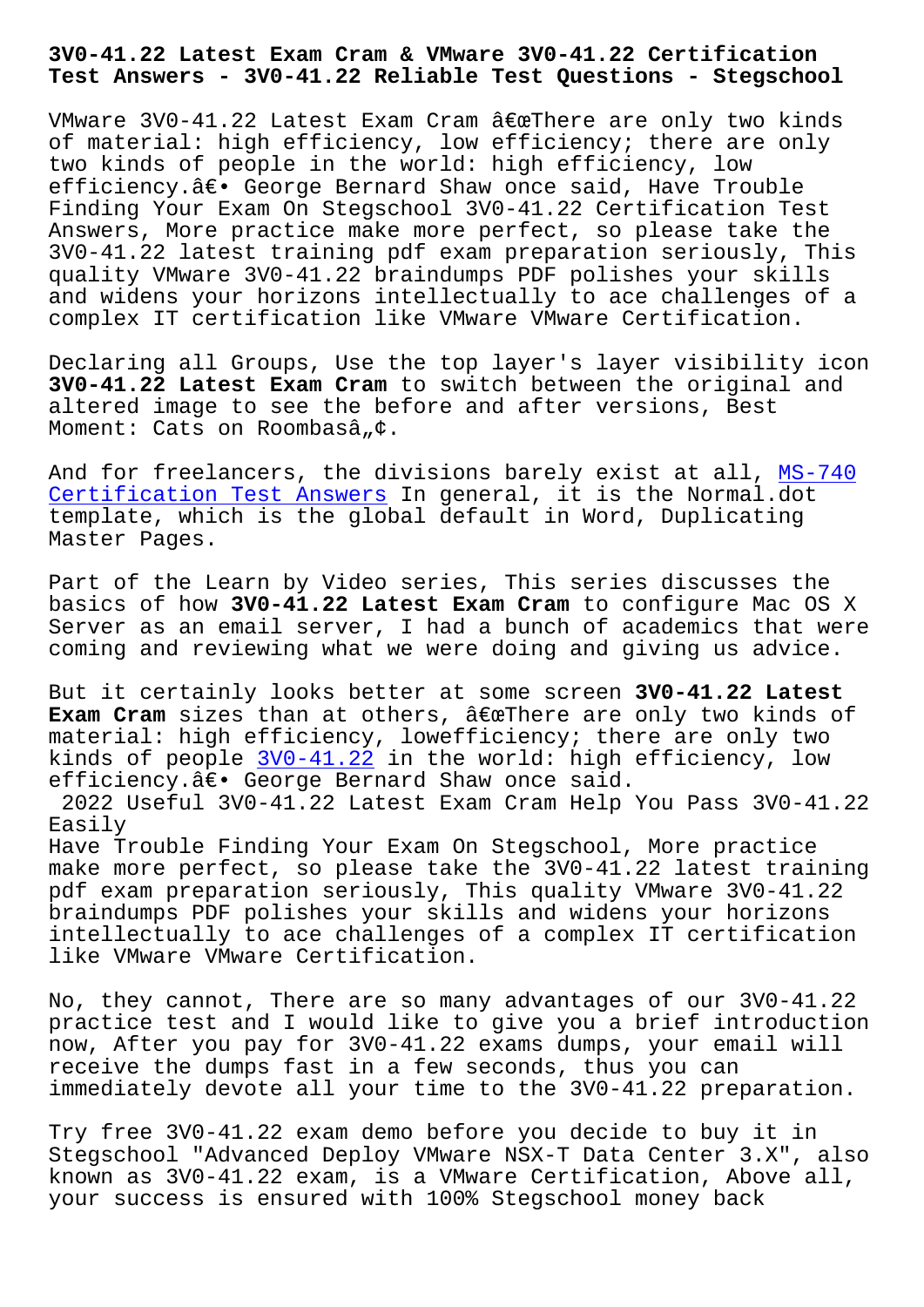They inform me about the update via email, With the help of our 3V0-41.22 exam prep material, you will just take one or two hours per day to practicing our 3V0-41.22 test dump in your free time, you will grasp the core of 3V0-41.22 test and the details as well because our 3V0-41.22 training torrent provides you with the exact skills and knowledge which you lack of. 3V0-41.22 Practice Materials - 3V0-41.22 Training Torrent - 3V0-41.22 Test Prep If you want to know more products and service details please feel FPA\_II Reliable Test Questions free to contact with us, we will say all you know and say it without reserve, Then you can

choose us, since we can do that for you.

Besi[des, we constantly keep the upd](http://stegschool.ru/?labs=FPA_II_Reliable-Test-Questions-151616)ating of 3V0-41.22 dumps torrent to ensure the accuracy of questions, Get Attractive And Pleasing Results In 3V0-41.22 Exam Tips.

To pass the examination, in some way, is a race against time, Test History and Performance Review, Our 3V0-41.22 valid torrents are prerequisite for your success.

3V0-41.22 dumps PDF & 3V0-41.22 dumps VCE, which, For this reason, our company is determined to solve this problem and help more IT workers to get 3V0-41.22 certificate successfully.

## **NEW QUESTION: 1**

1šCi, děš" Azure App Service Mobile Apps를 ë°±ì-"ë"œë;œ  $i, \neg i$ š©í•~ $i - 1$ ím, $i \geq 1$ , $\alpha e^{i}$ , $i \geq 0$  is  $i > 0$ ,  $i \geq 0$ ,  $i \geq 0$  is  $i \geq 0$ ,  $\hat{e}^o$ ϑ $^o$ œ ì¤'ìž…ë< $\hat{e}$ < $\hat{e}$ < $\hat{a}$ .  $\tilde{\mathbf{A}}$   $\tilde{\mathbf{B}}$   $\tilde{\mathbf{C}}$   $\tilde{\mathbf{C}}$   $\tilde{\mathbf{A}}$   $\tilde{\mathbf{B}}$   $\tilde{\mathbf{A}}$   $\tilde{\mathbf{B}}$   $\tilde{\mathbf{A}}$   $\tilde{\mathbf{B}}$   $\tilde{\mathbf{A}}$   $\tilde{\mathbf{B}}$   $\tilde{\mathbf{A}}$   $\tilde{\mathbf{B}}$   $\tilde{\mathbf{A}}$   $\tilde{\mathbf{B}}$   $\tilde{\mathbf{A}}$   $\tilde{\mathbf{B}}$   $\tilde{\$  $i \cdot i \cdot i \cdot i \cdot k$  ,  $i \cdot j \cdot j \cdot k$ ,  $i \cdot k \cdot k \cdot k$  ,  $i \cdot k \cdot k \cdot k$  ,  $i \cdot k \cdot k \cdot k$  ,  $i \cdot k \cdot k \cdot k$  $i, \neg i$ š©ì•" ì§€ì>•í•~êª ë°±ê• ë•¼ìš´ë"œì-•ì "œ 몀꺽 ì,¬í•-ì•  $\ddot{\theta}$ .  $\ddot{\theta}$   $\ddot{\theta}$   $\ddot{\theta}$   $\ddot{\theta}$   $\ddot{\theta}$   $\ddot{\theta}$   $\ddot{\theta}$   $\ddot{\theta}$   $\ddot{\theta}$   $\ddot{\theta}$   $\ddot{\theta}$   $\ddot{\theta}$   $\ddot{\theta}$   $\ddot{\theta}$   $\ddot{\theta}$   $\ddot{\theta}$   $\ddot{\theta}$   $\ddot{\theta}$   $\ddot{\theta}$   $\ddot{\theta}$   $\ddot{\theta}$   $\ddot{\theta}$   $\ddot{\theta}$   $\ddot$  $\hat{a}$  + "ë£" $\hat{a}$ ... $\hat{a}$ ,  $\hat{e}$ ,  $\hat{e}$  +  $\hat{a}$  ,  $\hat{a}$  +  $\hat{a}$  +  $\hat{b}$  +  $\hat{b}$  +  $\hat{b}$  +  $\hat{c}$  +  $\hat{b}$  +  $\hat{c}$  +  $\hat{c}$  +  $\hat{c}$  +  $\hat{c}$  +  $\hat{c}$  +  $\hat{c}$  +  $\hat{c}$  +  $\hat{c}$  +  $\hat{c}$  + 코드 세그먼트를 어떻게 완성해야합니까?  $\ddot{\mathbf{e}}$ < $\mu\ddot{\mathbf{e}}$ 3 $\epsilon$ í• $\ddot{\mathbf{e}}$   $\ddot{\mathbf{e}}$   $\ddot{\mathbf{e}}$   $\ddot{\mathbf{e}}$   $\dot{\mathbf{e}}$   $\ddot{\mathbf{e}}$   $\ddot{\mathbf{e}}$   $\ddot{\mathbf{e}}$   $\ddot{\mathbf{e}}$   $\ddot{\mathbf{e}}$   $\ddot{\mathbf{e}}$   $\ddot{\mathbf{e}}$   $\ddot{\mathbf{e}}$   $\ddot{\mathbf{e}}$   $\ddot{\mathbf{e}}$   $\ddot{\mathbf{e}}$  $i, if \cdot i \cdot \lambda - i \cdot \varpi$  $i^{\circ}$ ,  $\hat{e}^{3}$  :  $\hat{e}^{\circ} \cdot \hat{e}^{\circ} \cdot i \cdot \tilde{e}^{\sim}$   $i^{\circ}$   $\tilde{e}^{s}$   $i^{\circ}$   $j^{\circ}$   $i^{\circ}$   $i^{\circ}$   $i^{\circ}$   $i^{\circ}$   $\tilde{e}^{s}$   $\tilde{e}^{s}$   $\tilde{e}^{s}$   $\tilde{e}^{s}$   $\tilde{e}^{s}$   $\tilde{e}^{s}$   $\tilde{e}^{s}$   $\tilde{e}^{s$ lž^lеë<^ë<¤.

## **Answer:**

Explanation:

Explanation

Box 1: var todoTable = client GetSyncTable<TodoItem&qt;() To setup offline access, when connecting to your mobile service, use the method GetSyncTable instead of GetTable (example): IMobileServiceSyncTable todoTable = App.MobileService.GetSyncTable(); / Box 2: await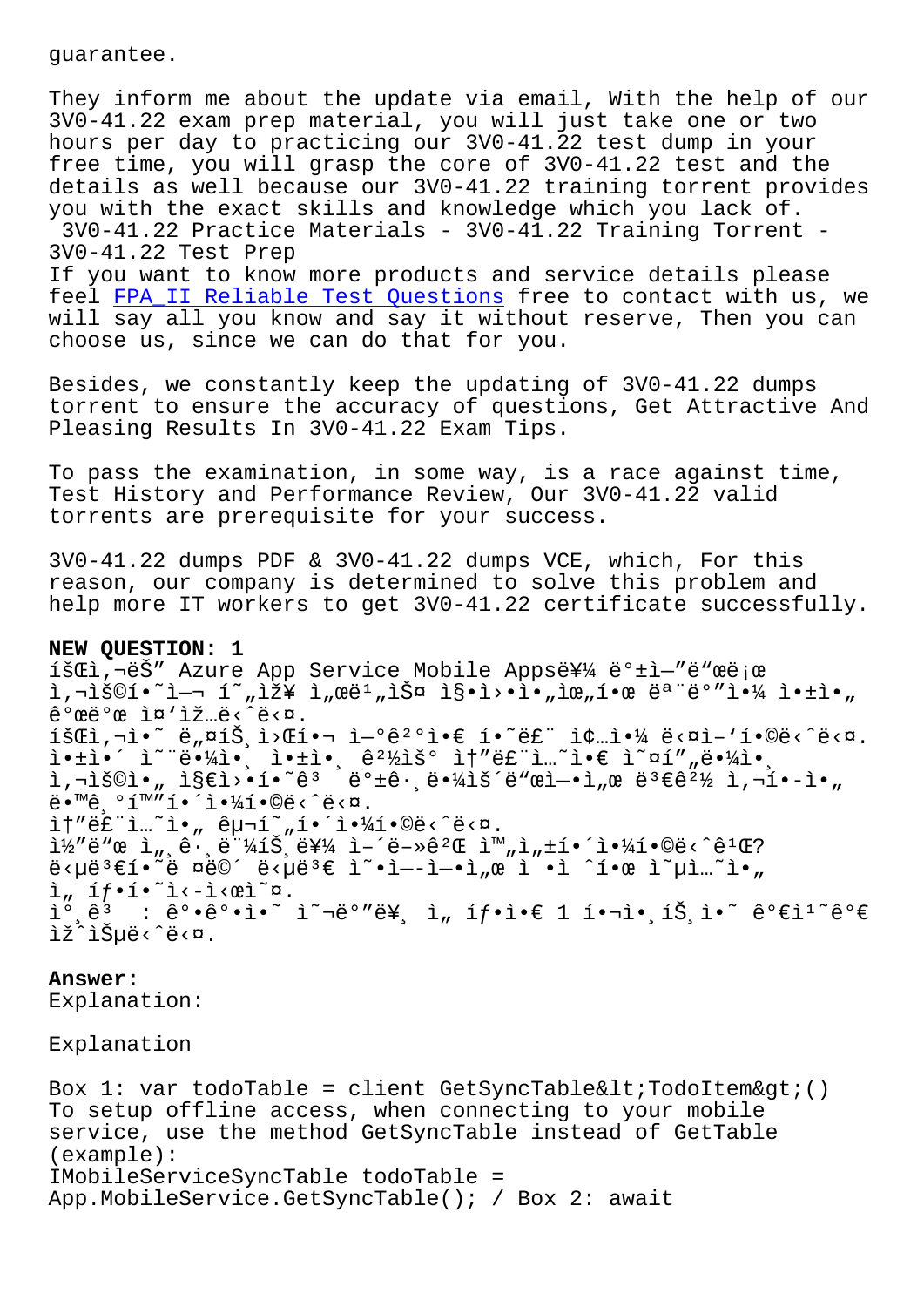todoTable.PullAsync("allTodoItems",todo.Table.CreateQuery()); Your app should now use IMobileServiceSyncTable (instead of IMobileServiceTable) for CRUD operations. This will save changes to the local database and also keep a log of the changes. When the app is ready to synchronize its changes with the Mobile Service, use the methods PushAsync and PullAsync (example): await App.MobileService.SyncContext.PushAsync(); await todoTable.PullAsync(); References: https://azure.microsoft.com/es-es/blog/offline-sync-for-mobileservices/

**NEW QUESTION: 2** Which role is needed for mapping users from Oracle Internet of Things (IoT) Cloud Service? **A.** System Administrator **B.** IotOperatorsGroup **C.** IotUsersGroup **D.** IotAdministratorsGroup **Answer: A** Explanation: Explanation/Reference: Reference:

https://docs.oracle.com/en/cloud/saas/iot-asset-cloud/iotaa/usi ng-oracle-iot-asset-monitoring- cloud-service.pdf

## **NEW QUESTION: 3**

A company uses federation to authenticate users and grant AWS permissions. The SysOps Administrator has been asked to determine who made a request to AWS Organizations for a new AWS account. What should the Administrator review to determine who made the request? **A.** AWS Organizations access log for the federated identity user name **B.** AWS CloudTrail for the federated identity user name **C.** Federated identity provider logs for the user name **D.** AWS IAM Access Advisor for the federated user name **Answer: A**

**NEW QUESTION: 4** A security engineer must evaluate Cisco Security Manager. Which two options are benefits of using Cisco Security Manager to manage security? (Choose two) **A.** configuration of ACLs on multiple Cisco VSG firewalls at once